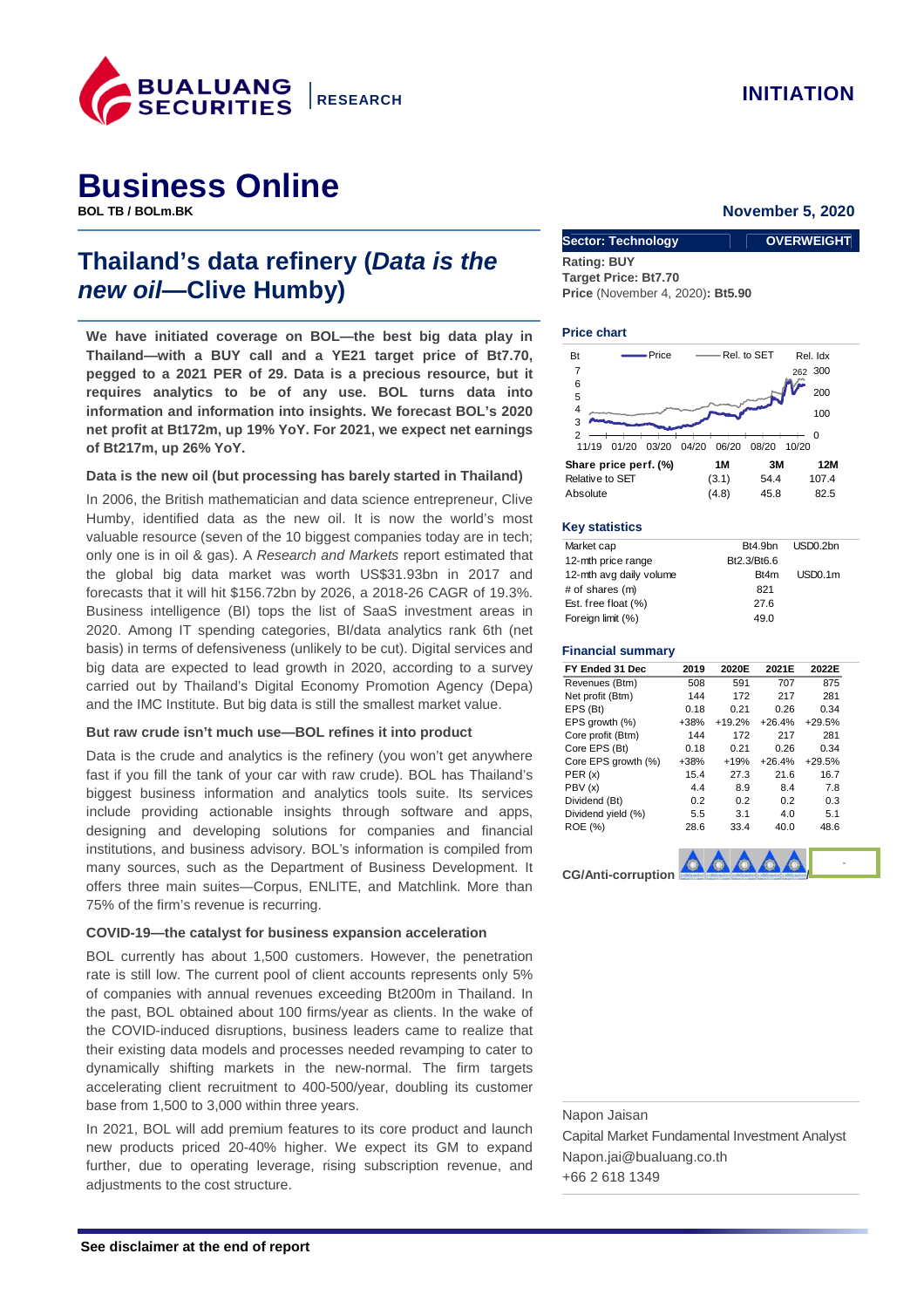

### BOL: Financial Tables – Year

| <b>PROFIT &amp; LOSS (Btm)</b>              | 2018         | 2019         | 2020E        | 2021E        | 2022E        |
|---------------------------------------------|--------------|--------------|--------------|--------------|--------------|
| Revenue                                     | 459          | 508          | 591          | 707          | 875          |
| Cost of sales and services                  | (215)        | (213)        | (239)        | (269)        | (324)        |
| <b>Gross profit</b>                         | 244          | 295          | 351          | 438          | 551          |
| SG&A                                        | (155)        | (173)        | (195)        | (240)        | (293)        |
| <b>EBIT</b>                                 | 89           | 122          | 157          | 198          | 258          |
| Interest expense                            | 0            | 0            | (1)          | 0            | 0            |
| Other income/exp.                           | 29           | 30           | 35           | 42           | $52-$        |
| <b>EBT</b>                                  | 117          | 152          | 191          | 240          | 310          |
| Corporate tax                               | (13)         | (8)          | (19)         | (24)         | (31)         |
| After-tax net profit (loss)                 | 104          | 144          | 171          | 216          | 279          |
| Minority interest                           | 0            | 0            | 0            | 0            | 0            |
| Equity earnings from affiliates             | 0            | 0            | 0            | 1            | 2            |
| Extra items                                 | 0<br>104     | 0<br>144     | 0<br>172     | 0<br>217     | 0<br>281     |
| Net profit (loss)                           | 0.13         | 0.18         | 0.21         | 0.26         | 0.34         |
| <b>Reported EPS</b>                         | 0.13         | 0.18         | 0.21         | 0.26         | 0.34         |
| <b>Fully diluted EPS</b>                    | 104          | 144          | 172          | 217          | 281          |
| Core net profit<br>Core EPS                 | 0.13         | 0.18         | 0.21         | 0.26         | 0.34         |
| <b>EBITDA</b>                               | 143          | 179          | 198          | 245          | 315          |
|                                             |              |              |              |              |              |
| <b>KEY RATIOS</b>                           |              |              |              |              |              |
| Revenue growth (%)                          | 162.6        | 10.7         | 16.3         | 19.7         | 23.7         |
| Gross margin (%)                            | 53.2<br>31.2 | 58.1<br>35.2 | 59.5<br>33.5 | 62.0<br>34.7 | 63.0<br>36.0 |
| EBITDA margin (%)                           |              | 29.9         | 32.4         |              | 35.4         |
| Operating margin (%)                        | 25.6<br>22.7 | 28.3         | 29.1         | 33.9<br>30.7 | 32.1         |
| Net margin (%)                              | 22.7         | 28.3         | 29.1         | 30.7         | 32.1         |
| Core profit margin (%)                      | 27.6         | 20.9         | 24.0         | 27.8         | 32.7         |
| <b>ROA</b> (%)                              | 37.5         | 28.6         | 33.4         | 40.0         | 48.6         |
| ROCE (%)<br>Asset turnover (x)              | 1.2          | 0.7          | 0.8          | 0.9          | 1.0          |
|                                             | 1.6          | 1.5          | 2.4          | 2.3          | $2.2\,$      |
| Current ratio (x)<br>Gearing ratio (x)      | 0.0          | 0.0          | 0.0          | 0.0          | 0.0          |
| Interest coverage (x)                       | n.m.         | n.m.         | n.m.         | n.m.         | n.m.         |
|                                             |              |              |              |              |              |
| <b>BALANCE SHEET (Btm)</b>                  | 224          | 238          | 246          | 267          | 293          |
| Cash & Equivalent                           | 224          | 116          | 158          | 190          | 234          |
| Accounts receivable                         | 0            | 0            | 0            | 0            | 0            |
| Inventory                                   | 20           | 52           | 45           | 40           | 35           |
| PP&E-net<br>Other assets                    | 225          | 279          | 297          | 317          | 343          |
| <b>Total assets</b>                         | 693          | 684          | 746          | 813          | 905          |
| Accounts payable                            | 124          | 144          | 180          | 216          | 267          |
| ST debts & current portion                  | 0            | 0            | 0            | 0            | 0            |
| Long-term debt                              | 0            | 0            | 0            | $\mathbf 0$  | 0            |
| Other liabilities                           | 64           | 40           | 40           | 40           | 40           |
| <b>Total liabilities</b>                    | 188          | 183          | 220          | 256          | 307          |
| Paid-up capital                             | 82           | 82           | 82           | 82           | 82           |
| Share premium                               | 139          | 139          | 139          | 139          | 139          |
| Retained earnings                           | 284          | 280          | 305          | 336          | 377          |
| <b>Shareholders equity</b>                  | 505          | 501          | 526          | 558          | 598          |
| Minority interests                          | 0            | 0            | 0            | 0            | 0            |
| <b>Total Liab.&amp;Shareholders' equity</b> | 693          | 684          | 746          | 813          | 905          |
| <b>CASH FLOW (Btm)</b>                      |              |              |              |              |              |
| Net income                                  | 104          | 144          | 172          | 217          | 281          |
| Depreciation and amortization               | 26           | 27           | 6            | 6            | 5            |
| Change in working capital                   | (37)         | 105          | (13)         | (6)          | (9)          |
| FX, non-cash adjustment & others            | (6)          | (50)         | 0            | 0            | (0)          |
| Cash flows from operating activities        | 86           | 226          | 165          | 216          | 277          |
| Capex (Invest)/Divest                       | (49)         | (92)         | (10)         | (10)         | (10)         |
| <b>Others</b>                               | 141          | 28           | 0            | 0            | 0            |
| Cash flows from investing activities        | 92           | (64)         | (10)         | (10)         | (10)         |
| Debt financing (repayment)                  | 0            | 0            | 0            | 0            | 0            |
| Equity financing                            | 0            | 0            | 0            | 0            | 0            |
| Dividend payment                            | (66)         | (148)        | (147)        | (186)        | (240)        |
| <b>Others</b>                               | 141          | 28           | 0            | 0            | 0            |
| Cash flows from financing activities        | (66)         | (148)        | (147)        | (186)        | (240)        |
| Net change in cash                          | 113          | 14           | 8            | 21           | 27           |
| Free cash flow (Btm)                        | 37           | 134          | 155          | 206          | 267          |
| FCF per share (Bt)                          | 0.0          | 0.2          | 0.2          | 0.3          | 0.3          |
| <b>KEY ASSUMPTIONS</b>                      | 2018         | 2019         | 2020E        | 2021E        | 2022E        |
| Data                                        | 369          | 383          | 410          | 509          | 656          |
| Risk management                             | 42           | 61           | 94           | 103          | 114          |
| Other                                       | 49           | 64           | 86           | 95           | 105          |
|                                             |              |              |              |              |              |







### **Capital expenditure**



0 0 0 0  $\overline{0}$ 0  $\overline{0}$ 18 19 20E 21E 22E (ST debt + Interest) / EBITDA (Debt + Interest) / EBITDA x Dividend (Bt) Payout ratio (%) Bt/Shr % **Dividend payout**

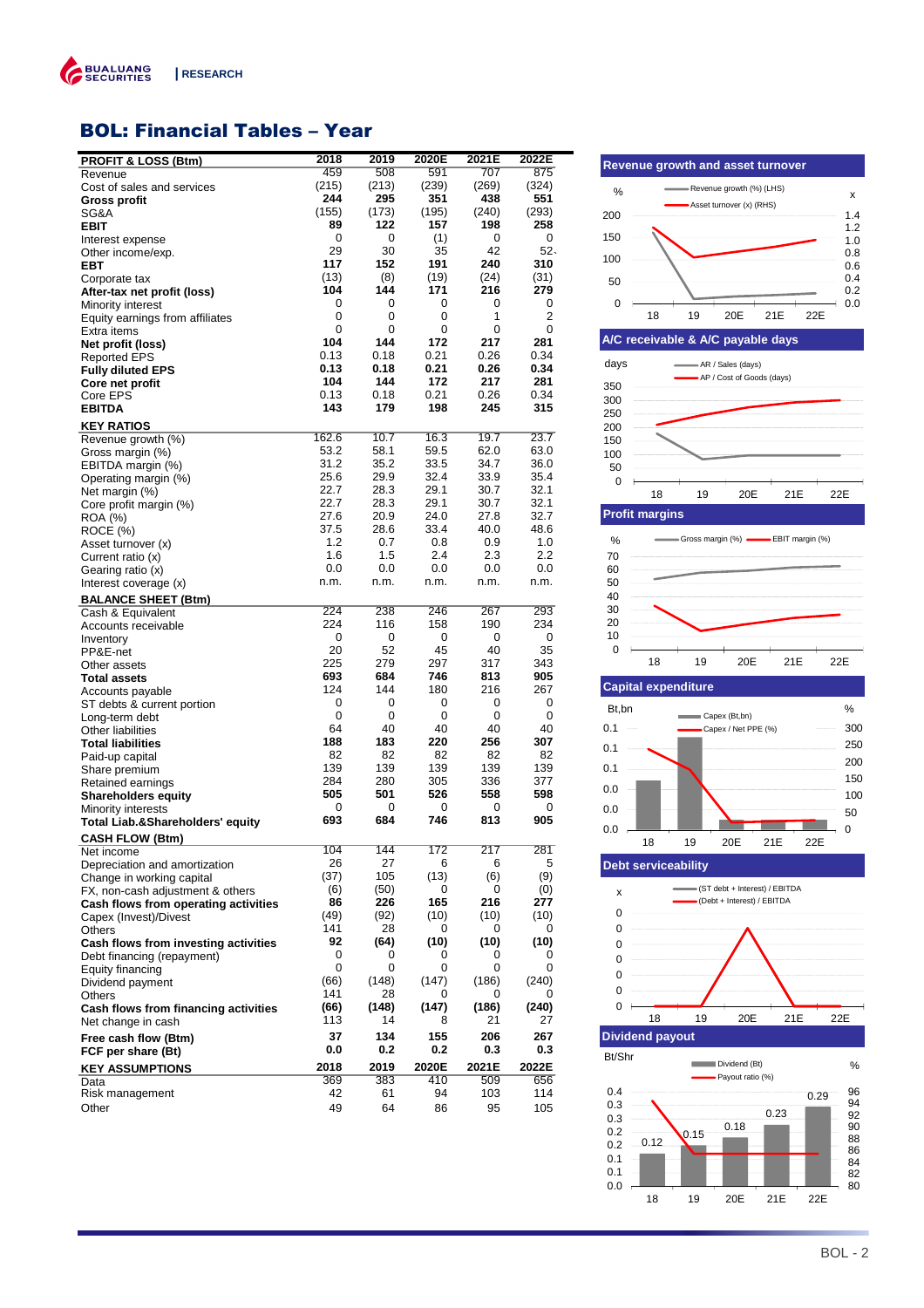

### BOL: Financial Tables – Quarter

| <b>QUARTERLY PROFIT &amp; LOSS (Btm)</b> | 2Q19 | 3Q19 | 4Q19  | 1Q20  | <b>2Q20</b> |
|------------------------------------------|------|------|-------|-------|-------------|
| Revenue                                  | 120  | 150  | 117   | 146   | 150         |
| Cost of sales and services               | (49) | (72) | (35)  | (58)  | (65)        |
| Gross profit                             | 70   | 78   | 82    | 88    | 85          |
| SG&A                                     | (39) | (40) | (60)  | (42)  | (43)        |
| <b>EBIT</b>                              | 31   | 38   | 22    | 46    | 42          |
| Interest expense                         | 0    | 0    | 0     | (1)   | (0)         |
| Other income/exp.                        | 14   | 10   | 2     | 4     | 16          |
| <b>EBT</b>                               | 45   | 49   | 24    | 49    | 57          |
| Corporate tax                            | (6)  | 3    | (1)   | (9)   | (6)         |
| After-tax net profit (loss)              | 39   | 51   | 22    | 40    | 51          |
| Minority interest                        | 0.0  | 0.0  | 0.0   | 0.0   | 0.0         |
| Equity earnings from affiliates          | 0.1  | 0.9  | (1.0) | (0.4) | (0.4)       |
| Extra items                              | 0    | 0    | (0)   | 0     | 0           |
| Net profit (loss)                        | 39   | 52   | 21    | 40    | 51          |
| <b>Reported EPS</b>                      | 0.05 | 0.06 | 0.03  | 0.05  | 0.06        |
| <b>Fully diluted EPS</b>                 | 0.05 | 0.06 | 0.03  | 0.05  | 0.06        |
| Core net profit                          | 39   | 52   | 21    | 40    | 51          |
| Core EPS                                 | 0.05 | 0.06 | 0.03  | 0.05  | 0.06        |
| <b>EBITDA</b>                            | 52   | 56   | 31    | 58    | 66          |
| <b>KEY RATIOS</b>                        |      |      |       |       |             |
| Gross margin (%)                         | 58.9 | 51.8 | 70.0  | 60.3  | 56.8        |
| EBITDA margin (%)                        | 43.4 | 36.9 | 26.6  | 39.9  | 44.1        |
| Operating margin (%)                     | 37.9 | 32.3 | 20.4  | 34.2  | 38.4        |
| Net margin (%)                           | 32.9 | 34.8 | 18.2  | 27.6  | 34.1        |
| Core profit margin (%)                   | 32.9 | 34.8 | 18.3  | 27.4  | 34.1        |
| BV (Bt)                                  | 0.6  | 0.6  | 0.6   | 0.8   | 0.8         |
| ROE (%)                                  | 31.1 | 43.8 | 17.4  | 28.5  | 31.2        |
| ROA (%)                                  | 22.5 | 29.5 | 11.9  | 19.5  | 21.2        |
| Current ratio (x)                        | 2.5  | 2.0  | 2.5   | 1.8   | 2.2         |
| Gearing ratio (x)                        | 0.0  | 0.0  | 0.0   | 0.0   | 0.0         |
| Interest coverage (x)                    | n.m. | n.m. | n.m.  | n.m.  | n.m.        |
| <b>QUARTERLY BALANCE SHEET (Btm)</b>     |      |      |       |       |             |
| Cash & Equivalent                        | 211  | 251  | 238   | 278   | 285         |
| Accounts receivable                      | 188  | 222  | 116   | 137   | 142         |
| Inventory                                | 0    | 0    | 0     | 0     | $\mathbf 0$ |
| PP&E-net                                 | 51   | 53   | 52    | 50    | 50          |
| Other assets                             | 225  | 217  | 279   | 500   | 481         |
| <b>Total assets</b>                      | 675  | 744  | 684   | 965   | 959         |
| Accounts payable                         | 145  | 180  | 144   | 145   | 173         |
| ST debts & current portion               | 0    | 0    | 0     | 2     | 3           |
| Long-term debt                           | 0    | 0    | 0     | 27    | 27          |
| <b>Other liabilities</b>                 | 53   | 84   | 40    | 160   | 77          |
| <b>Total liabilities</b>                 | 198  | 265  | 183   | 335   | 279         |
| Paid-up capital                          | 82   | 82   | 82    | 82    | 82          |
| Share premium                            | 139  | 139  | 139   | 139   | 139         |
| Retained earnings                        | 256  | 258  | 280   | 246   | 297         |
| <b>Shareholders equity</b>               | 477  | 479  | 501   | 629   | 680         |
| Minority interests                       | 0    | 0    | 0     | 0     | 0           |
| Total Liab.&Shareholders' equity         | 675  | 744  | 684   | 965   | 959         |
|                                          |      |      |       |       |             |



#### **Company profile**

BOL is a leader in business information and analytics tools. Its services include providing actionable insights through software and applications, designing and developing solutions for companies and financial institutions, and business advisory.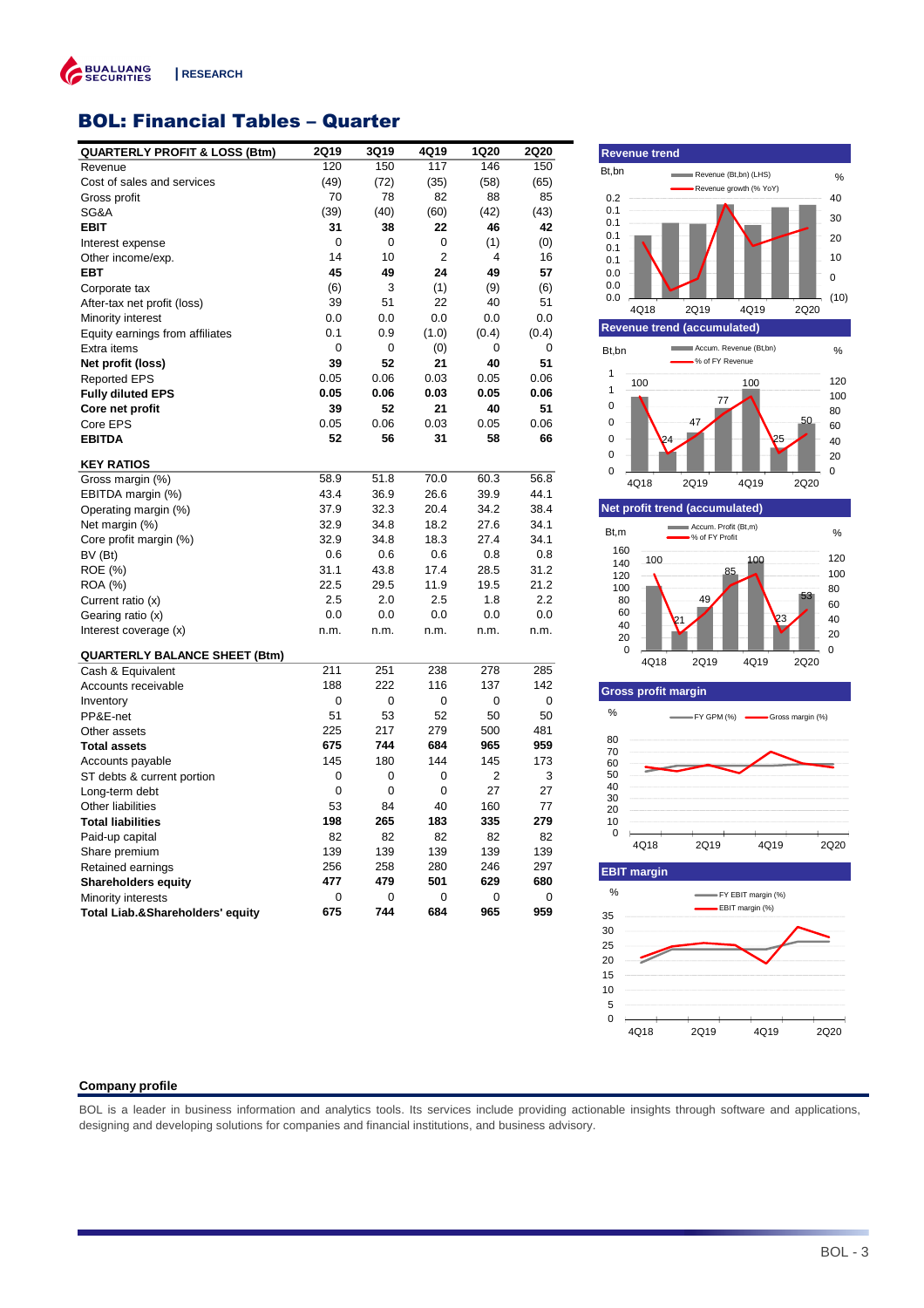

## **Outlook**

**Data is the new oil:** In 2006, the British mathematician and data science entrepreneur, Clive Humby, identified data as the new oil. It is now the world's most valuable resource. Seven of the 10 biggest companies in the world in terms of market capitalization are in tech and two others, Walmart and Johnson & Johnson are heavy consumers of data analytics, according to data compiled by Statistica, a German company specializing in market and consumer data. Only one oil & gas player is still in the top-10, Saudi Aramco (Exxon-Mobil and Chevron no longer figure in the top-10). Statistica forecasts that global big data market revenue will expand from \$42bn in 2018 to \$103bn by 2027. Research and Markets, a research house, estimated that the global big data market was worth US\$31.93bn in 2017 and forecasts that it will hit \$156.72bn by 2026, a 2018-26 CAGR of 19.3%. Business intelligence (BI) tops the list of SaaS investment areas in 2020. And among IT spending categories, BI/data analytics rank 6th (net basis) in terms of defensiveness (unlikely to be cut). Digital services and big data are expected to lead growth in 2020, according to a survey carried out by Thailand's Digital Economy Promotion Agency (Depa) and the IMC Institute. But big data is still the smallest market value.

The amount of data generated is staggering. International Data Corporation (IDC) estimates that about 59 zettabytes of data will be created in 2020 (a zettabyte is 1,000,000,000,000,000,000,000 bytes). Nowadays, just about any company of scale (or that wants to build scale) needs a big data focus if it is to compete and thrive. Big data coupled with data analytics helps organizations streamline their operations and gain actionable insights, making it easier for them to take decisions on clear evidence. These actions comprise product development, cost management, in-depth customer research and competitive analysis.



**Figure 1 : Big data market size revenue forecast worldwide, 2011-27E (US\$bn)** 

Source: Statista

**Business intelligence ranks 6th-highest spending priority:** According to Morgan Stanley's survey of CIOs in 2Q20, Business Intelligence (BI) and data analytics are in the top-10 of projects that remain priorities, behind digital transformation, cloud computing, security software, collaboration software and Artificial Intelligence/Machine Learning/Process Automation.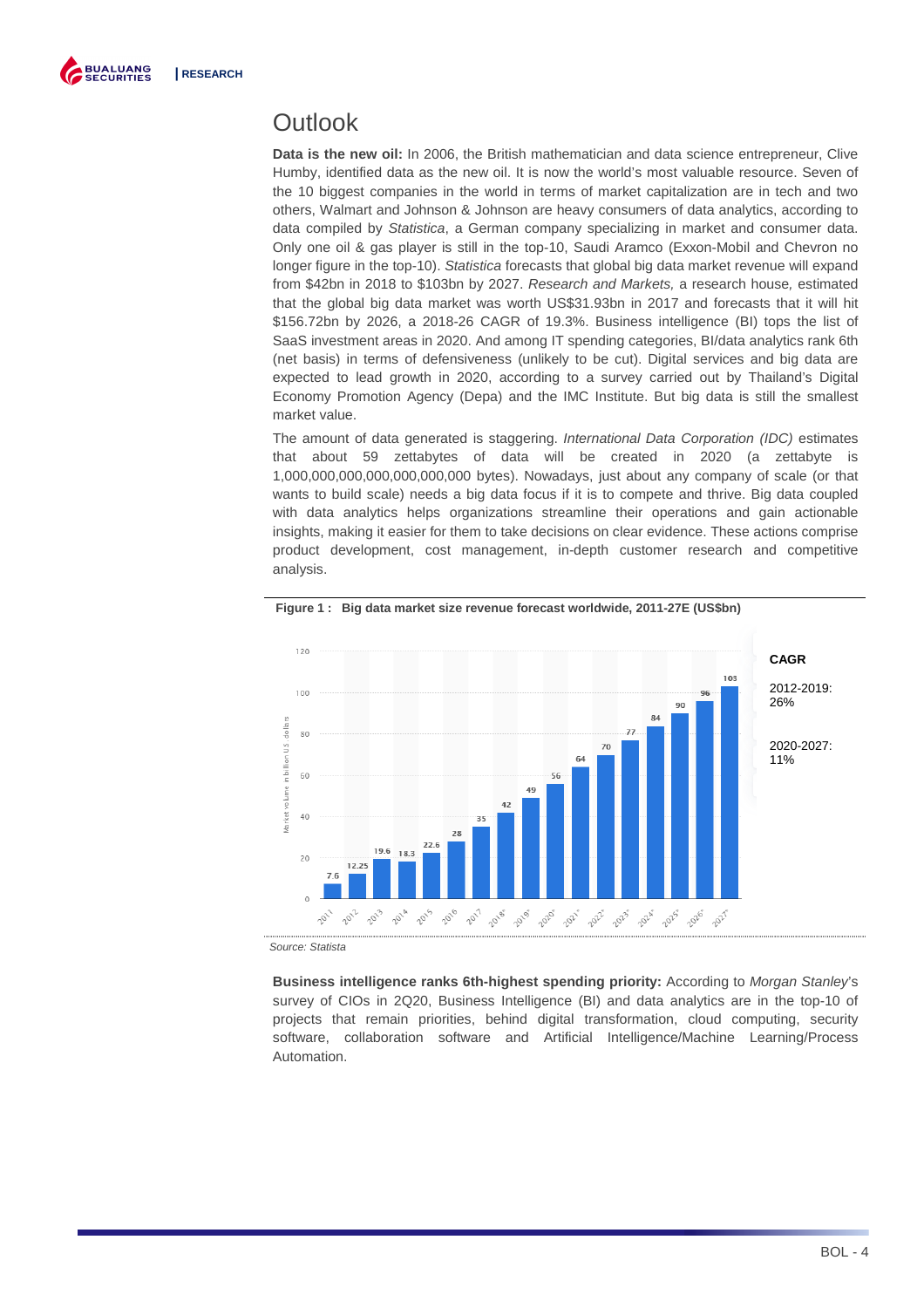

### **Figure 2 : CIO top spending priorities in 2020**

### **Project with Largest Spend Increase in 2020 (%Total Response)**

|       |        |                                                     | 0.0% | 5.0% | 10.0% | 15.0% | <b>2Q20</b> | <b>1Q20</b> |
|-------|--------|-----------------------------------------------------|------|------|-------|-------|-------------|-------------|
| ■2Q20 | ■ 1Q20 | <b>Digital Tranformation</b>                        |      |      |       |       | 11.4%       | 9.3%        |
|       |        | Cloud Computing                                     |      |      |       |       | 10.1%       | 13.7%       |
|       |        | Security Software                                   |      |      |       |       | 9.4%        | 6.2%        |
|       |        | <b>Collaboration Software</b>                       |      |      |       |       | 8.1%        | 2.7%        |
|       |        | Artificial Intelligence/ Machine Learning /Process. |      |      |       |       | 7.1%        | 11.7%       |
|       |        | DW/BI/Analytics                                     |      |      |       |       | 6.4%        | 8.6%        |
|       |        | <b>CRM</b> Applications                             |      |      |       |       | 6.4%        | 6.5%        |
|       |        | Desktop Virtualization                              |      |      |       |       | 5.1%        | 2.1%        |
|       |        | <b>ERP</b> Applications                             |      |      |       |       | 4.7%        | 4.8%        |
|       |        | Desktop/Laptop Equipment                            |      |      |       |       | 3.0%        | 1.0%        |
|       |        | Contact/Customer service center software/equipment  |      |      |       |       | 3.0%        | 0.3%        |
|       |        | <b>VPN/Remote Access</b>                            |      |      |       |       | 3.0%        | 0.0%        |
|       |        | Networking Equipment                                |      |      |       |       | 2.7%        | 0.7%        |
|       |        | Compliance Software                                 |      |      |       |       | 2.4%        | 3.1%        |
|       |        | <b>HR</b> Software                                  |      |      |       |       | 2.0%        | 2.1%        |
|       |        | Mobile Applications                                 |      |      |       |       | 2.0%        | 1.4%        |
|       |        | Consulting/Outsourcing                              |      |      |       |       | 1.7%        | 4.5%        |
|       |        | Infrastructure Software                             |      |      |       |       | 1.7%        | 0.3%        |
|       |        | Data Center Automation                              |      |      |       |       | 1.3%        | 1.0%        |
|       |        | Mobile Hardware                                     |      |      |       |       | 1.3%        | 7.0%        |
|       |        | Internet of Things                                  |      |      |       |       | 1.0%        | 1.7%        |
|       |        | Outstanding                                         |      |      |       |       | 1.0%        | 1.4%        |
|       |        | Social Software                                     |      |      |       |       | 1.0%        | 0.7%        |
|       |        | Maintenance Software                                |      |      |       |       | 0.7%        | 2.4%        |
|       |        | Vertical Applications Software                      |      |      |       |       | 0.7%        | 0.7%        |
|       |        | Hyperconverged Infrastructure                       |      |      |       |       | 0.3%        | 4.1%        |
|       |        | Wireless LAN                                        |      |      |       |       | 0.3%        | 1.0%        |
|       |        | Voice over IP                                       |      |      |       |       | 0.3%        | 0.7%        |
|       |        | Storage Software                                    |      |      |       |       | 0.3%        | 0.7%        |
|       |        | Traditional Infrastructure Hardware                 |      |      |       |       | 0.3%        | 0.3%        |
|       |        | Maintenance Hardware                                |      |      |       |       | 0.3%        | 0.3%        |
|       |        | Systems Mgmt Hardware                               |      |      |       |       | 0.3%        | $0.0\%$     |
|       |        | Flash Storage                                       |      |      |       |       | 0.0%        | 2.1%        |
|       |        | Server Virtualization                               |      |      |       |       | 0.0%        | 1.0%        |
|       |        | Storage Hardware                                    |      |      |       |       | 0.0%        | 1.0%        |
|       |        | Windows Desktop/ PC Operating System                |      |      |       |       | 0.0%        | 0.3%        |
|       |        | Blockchain                                          |      |      |       |       | 0.0%        | 0.3%        |
|       |        | Windows Server/Operating system                     |      |      |       |       | 0.0%        | 0.0%        |
|       |        | Blockchain                                          |      |      |       |       | 0.0%        | 0.0%        |
|       |        | Windows Server/Operating system                     |      |      |       |       | 0.0%        | 0.0%        |
|       |        | Printers                                            |      |      |       |       | 0.0%        | 0.0%        |
|       |        | Server/Mainframe Equipment                          |      |      |       |       | 0.0%        | 0.0%        |
|       |        |                                                     |      |      |       |       |             |             |

Sources: AlphaWise, Morgan Stanley Research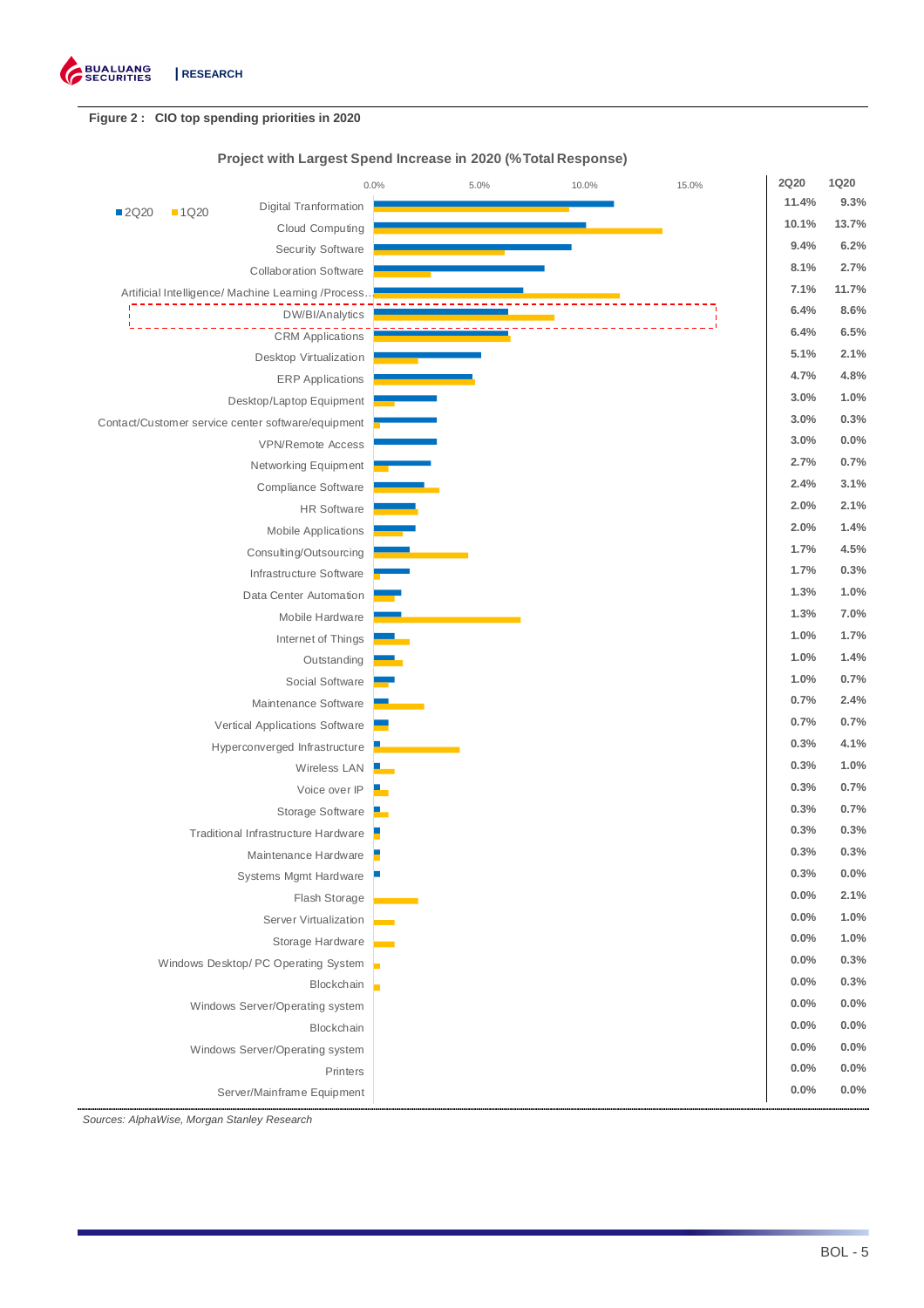

**BI is highly defensive:** Morgan Stanley conducted a survey to answer two questions: 1) if the economy worsens significantly in 2020, what project is most likely to get its budget cut? and 2) what project is least likely to get its budget cut? According to the CIOs surveyed, BI/data analytics projects are one of the most defensive areas of IT spending on a net basis (6th rank)—unlikely to have budgets cut in the event of an economic downturn.

#### **Figure 3 : IT projects least- and most-likely to have their budgets cut in the event of an economic downturn**



Sources: AlphaWise, Morgan Stanley Research

**Analytics/BI a top priority among SaaS:** CIOs expect spending on SaaS projects to still grow this year, at 2.8%. Sixty percent of the CIOs surveyed expect to increase SaaS spending in YoY terms. BI tops the list of SaaS investment areas in 2020. During the COVID-19 panic, many firms started to realize the importance of digital transformation and data analytics. A broader set of software and BI proved critical in enabling enterprises to respond to the challenges of a new COVID-19 operating environment. The crisis substantially accelerated the core growth trends in software and BI adoption.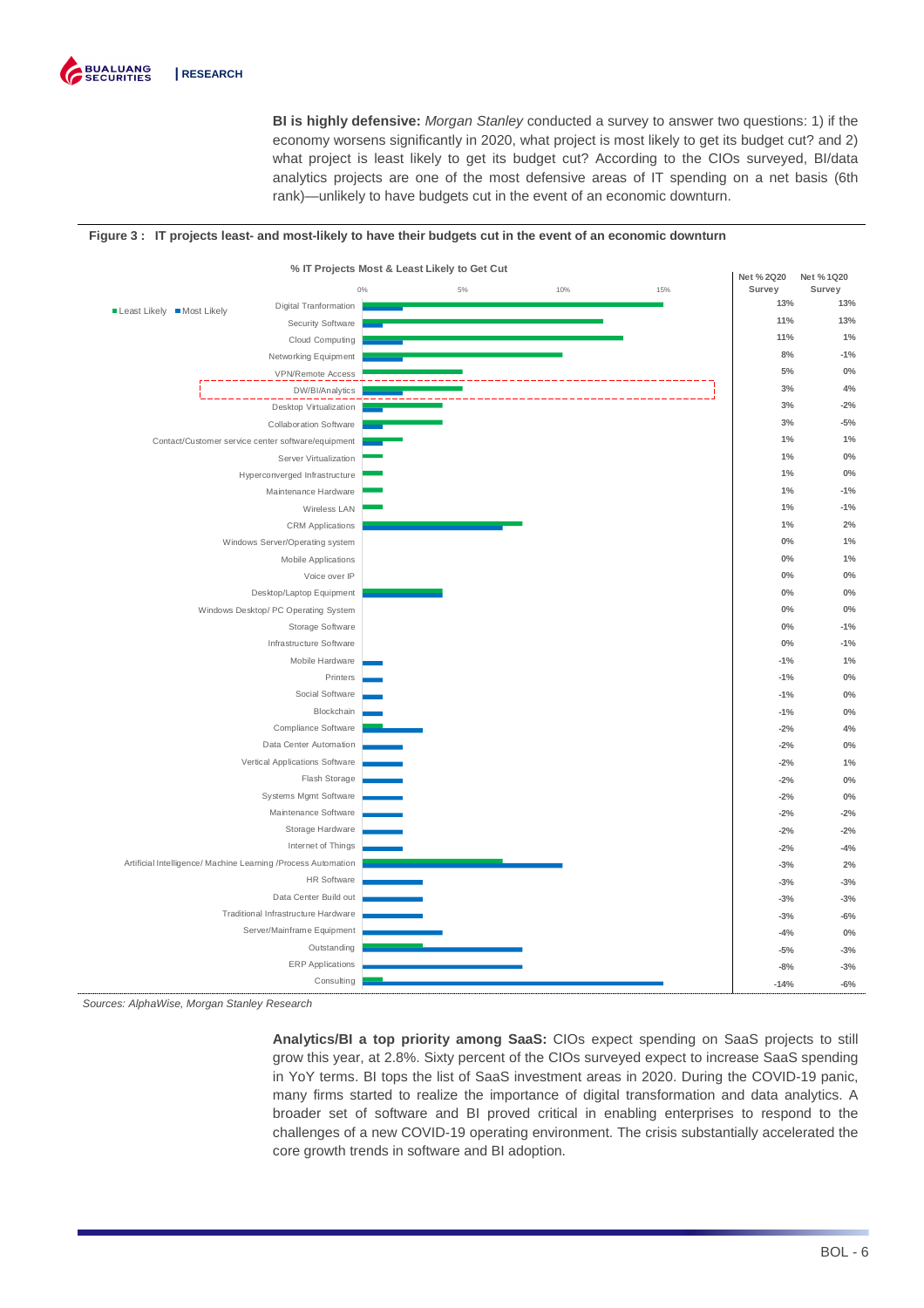



Sources: AlphaWise, Morgan Stanley Research

**Big data biz is expanding in Thailand from a low base:** The Digital Economy Promotion Agency (Depa) and the IMC Institute conducted a 2017-19 survey of Thailand's digital industry and made forecasts for three years, starting 2020. The survey looked into five core areas software, hardware/smart devices, digital services, digital content, and big data. The survey indicates that big data still has the smallest market value among the five areas surveyed at Bt14.9bn this year—hardware/smart devices (Bt268.9bn), digital services (Bt204.2bn), software (Bt133.2bn), digital content (Bt34.2bn). The study points to the digital services and big data categories leading growth. Big data is forecast to grow 13.2% from 2019 to 2020, with a similar growth rate between 2020 and 2021. From 2021 to 2022, big data will grow 10% to reach Bt18.6bn, as businesses come to rely more and more on data analytics in order to glean insights into dynamically shifting customer behavior trends.



#### **Figure 5 : Thailand's digital market value**

Sources: Depa, IMC Institute

**The third-largest market size by 2030:** According to research by the Digital Economy Promotion Agency (Depa) in partnership with *Frost & Sullivan*, data analytics in Thailand will be the third-largest market among 13 tech categories by 2030. Moreover, data analytics is expected to be the fourth most socio-economically impactful category in Thailand in 2030.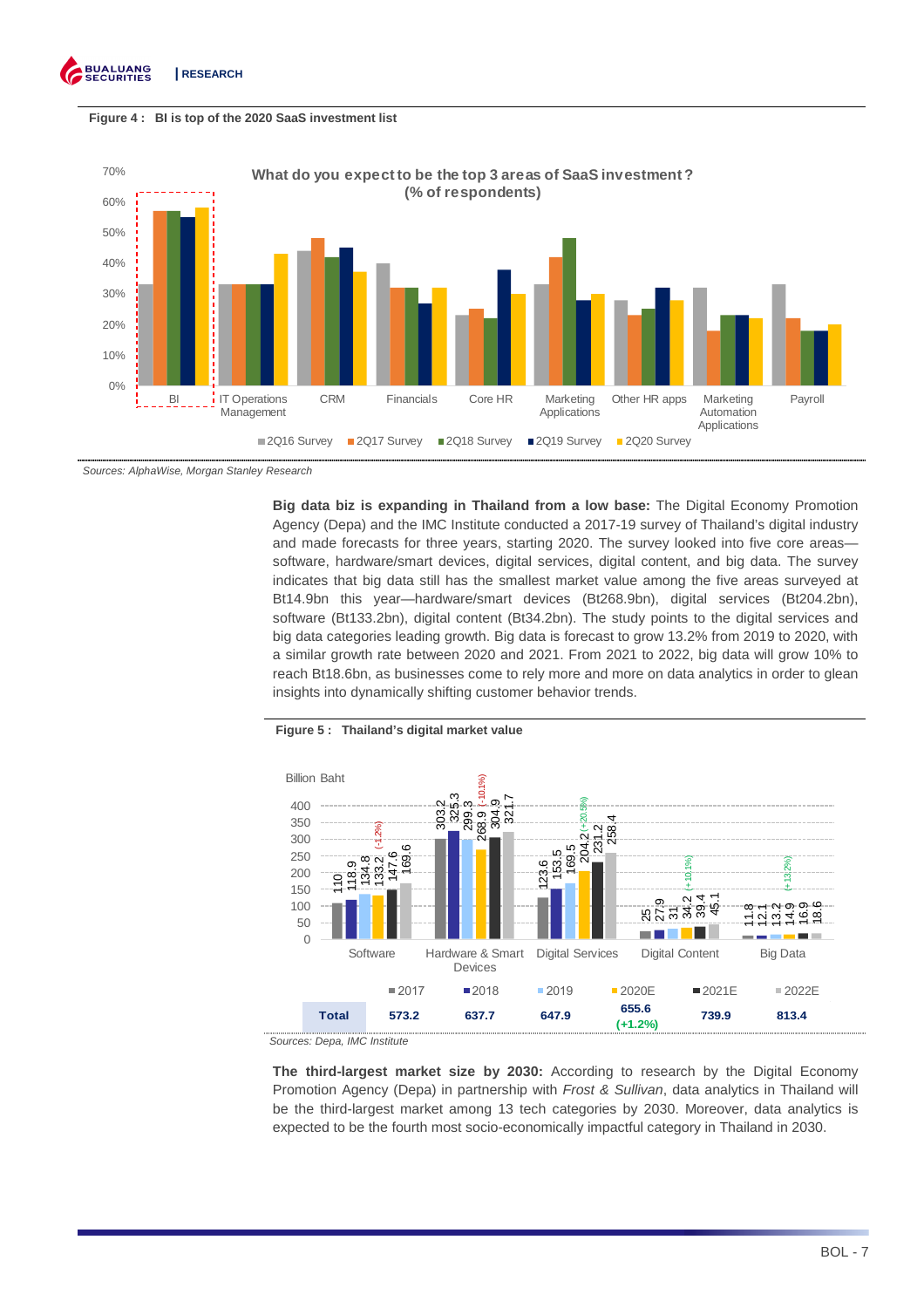





Source: Frost & Sullivan

**BOL is facilitating big data growth:** BOL is a leader in business information and analytics tools. Its services include providing actionable insights through software and applications, designing and developing solutions for companies and financial institutions, and business advisory. The majority of its clients integrate its services into various areas of their operations, from searching new target customers, supporting corporate decisions tied to evaluating and managing risks associated with business transactions, and minimizing the risk of payment delinquency. Furthermore, BOL has data visualization technology that analyzes and compiles big data, transforming complex information into easily understandable charts and graphs, enabling company executives to make more effective decisions. BOL offers three main applications and software—Corpus, ENLITE, and Matchlink.



Source: Company data

**Where does BOL source its data?** The data come from a range of sources, such as the Department of Business Development, Ministry of Commerce, under a contract that allows BOL access to basic information, including company status, boards of directors, shareholder registers, and the financial statements of more than 1,500,000 registered companies in Thailand. BOL also gathers other information, such as related news from newspapers and other business news sources. And the company stores and analyzes trade payment information from existing customers. The information is compiled and stored in easy-to-access and –use formats on its online system—https://www.BOL.co.th

**Database expansion:** The company does the data processing for the National Credit Bureau (NCB)—it analyzes and compiles credit information submitted by the financial institutions that are members of the bureau. BOL also searches for other respectable sources (i.e. by gathering data from interviews and questionnaires, etc). It has started collecting data from non-registered factories (about 80k factories are non-registered of 140k total factories in Thailand). Moreover, it's in talks with other state and private sector organizations to expand its database, such as The Federation of Thai Industries.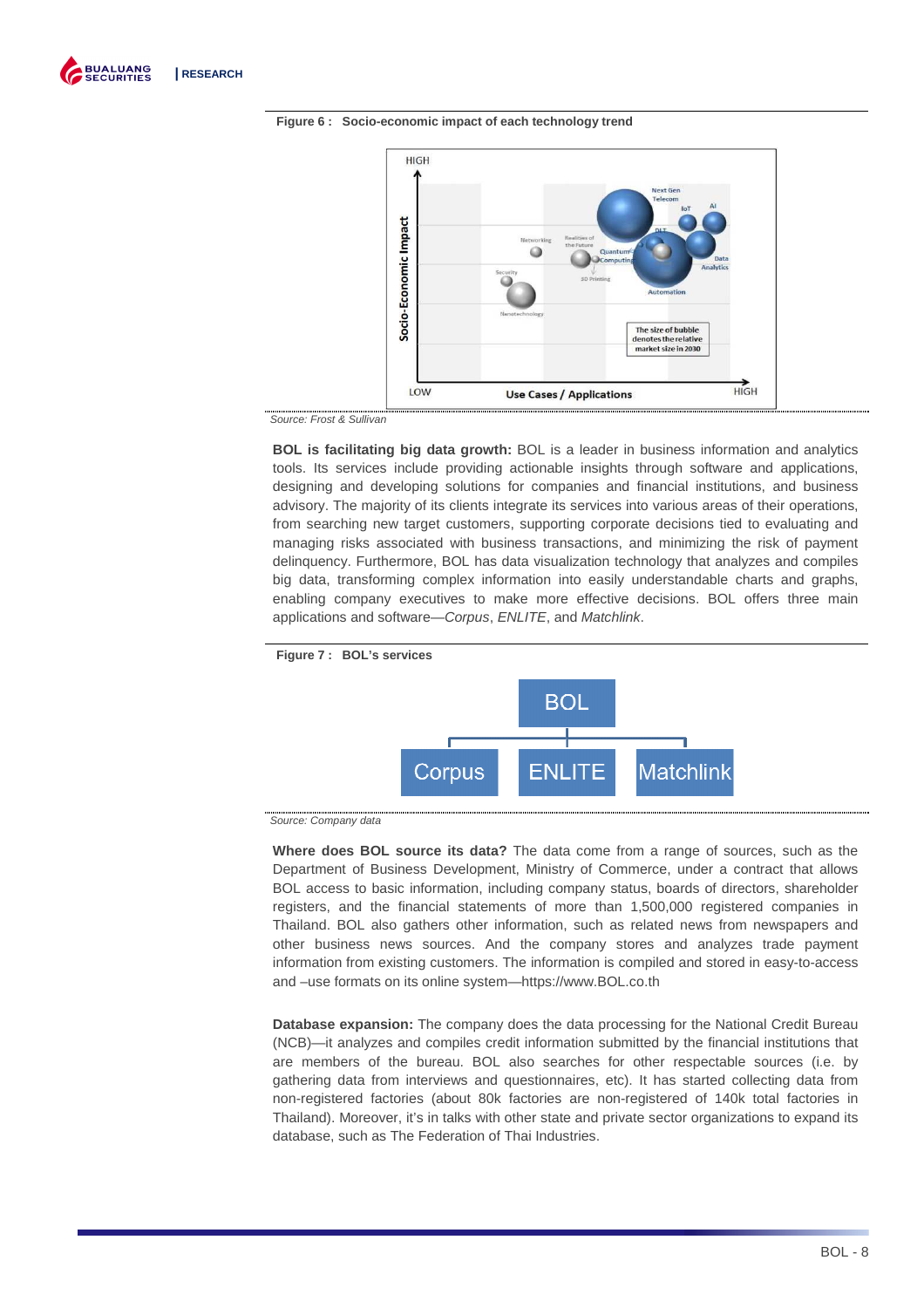





Source: Company data

**Corpus refines the data into usable information:** Information is the oil of the 21st century, and analytics is the refinery. Corpus is an online subscription service that integrates information on company profiles, shareholder registers, director details, and financial statements. Users can easily access information on over one million companies in order to analyze the threats and opportunities of any given company. Apart from the basic information service, Corpus also offers data analytic features. One of its analytical functions is its Financial Analysis System, which helps users understand complex numbers.



**Figure 9 : Corpus's services** 

Source: Company data

**SENSE adds value to Corpus's core refined products:** The company launched SENSE, a new social listening function of Corpus that consolidates and analyses data from social media, web boards and websites. SENSE provides comprehensive data coverage, widens the scope for clients to analyze a business, enables an in-depth understanding of the different stakeholders, and ultimately increases confidence in decision-making.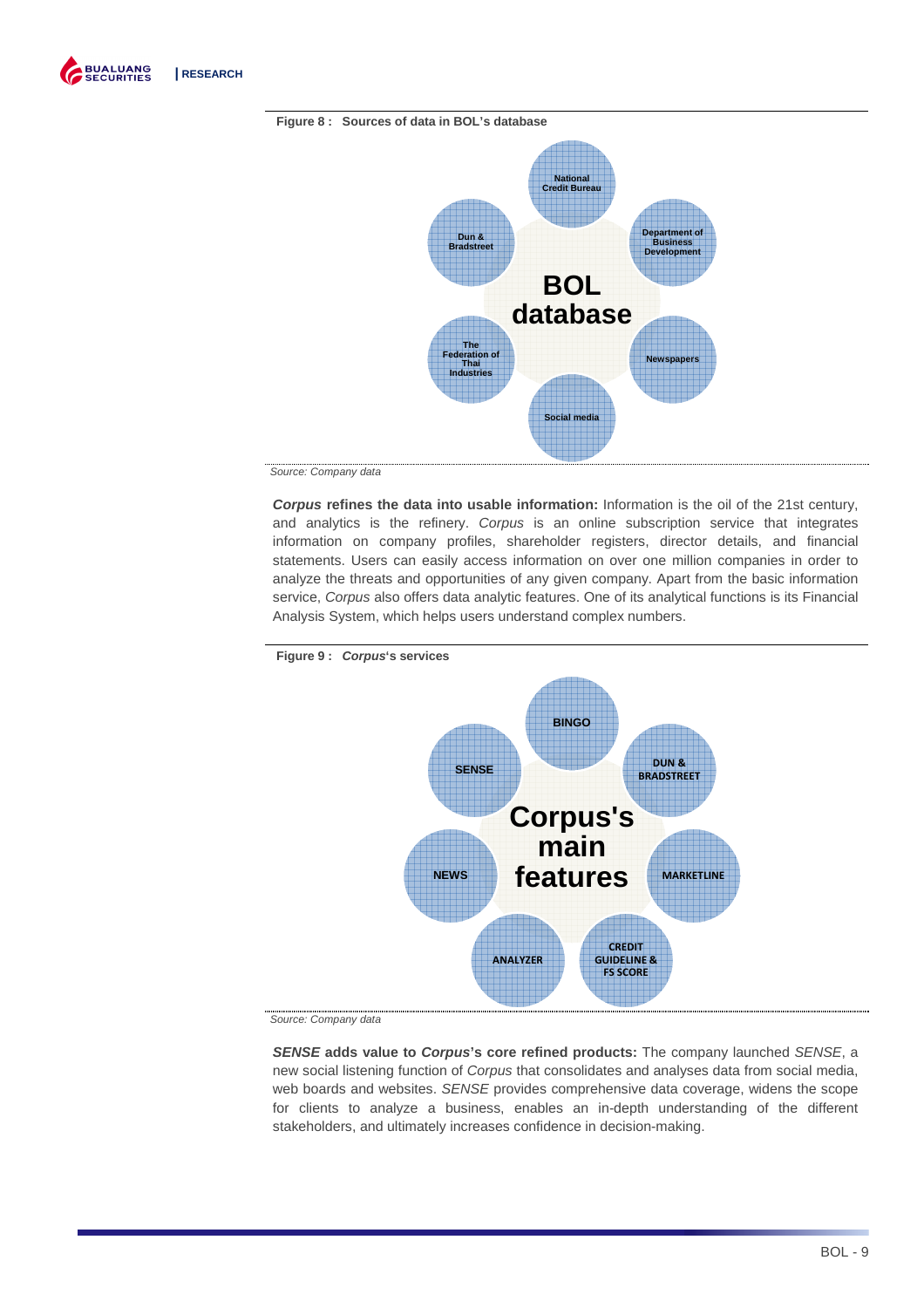

**From 100 new clients/year to 400-500/year:** BOL now has about 1,500 customers. However, the penetration rate is still low. In Thailand, there are 500-600k companies, of which about 30k companies have annual revenues exceeding Bt500m (all are potential clients). The implication is that BOL's current customer base comprises only 5% of the companies in Thailand that would potentially yield value from its services. In the past, the firm recruited about 100 clients/year (both corporates and SMEs). Management plans to break through the new era by acquiring 400-500 new clients/year, starting 2021. It aims to double its customer base from 1,500 clients to 3,000 clients in three years.

**Why now?** The world turned upside down with the advent of COVID-19, which changed the what/how/why (WHW) we did things. In the wake of the coronavirus-induced disruptions and eruptions, business leaders have come to realize that their existing data models and processes must be revamped to cater to dynamic market needs in the new-normal. After analyzing the now, many companies need outside insights/analytics to help them answer the WHW questions for the following three, six, and 12 months if they are to have an edge over the competition.

**New version launch—another growth driver:** Apart from the core features of Corpus, BOL also offers premium add-ons, such as business scoring, in-depth data analytics for strategic decision-making (profitability and affordability), and alert & monitoring. It now has about 1,500 customers with churn rate of zero. Its renewal rate is more than 100%, due to subscription sales of packages with premium features. Next year, it will combine some premium features with core features and launch a new platform with versions priced 20-40% higher than the existing version. New customers will be charged at new prices, but existing clients will be charged the current price through 2021 (as a trial).

**ENLITE for financial institutions:** In 2014, BOL launched a new product called ENLITE, a system specifically aiding decision-support processes for banks and other financial institutions. The highlights include data integration with Thailand's business registration database, which can be analyzed and evaluated with reports generated in the form of data visualization. Premium features include Risk Score/Risk Class (predicting the future probability of a borrower becoming financially distressed), News, (information from leading domestic and international sources), Auditor Flags (financial commentaries from auditors), Location Based Intelligence (displaying information in map form), and Account Relationship Management (how each company and its shareholders and directors are related). Next year, BOL plans to repackage, add new functions (such as data analysis for digital lending), and expand its range of data sources in order to better serve clients.

The two features of ENLITE are Portfolio Analysis and Financial Stress Score (FS Score). ENLITE enables the integration of BOL's and customers' databases to help clients better organize their databases and provide an analytical overall picture of a customer's data from assorted viewpoints. FS Score is a risk-forecasting tool that indicates an organization's probability of becoming financially distressed and displays the result as a score. The tool is a result of collaboration between BOL and the analyst team of *Dun & Bradstreet (D&B)* in the United States.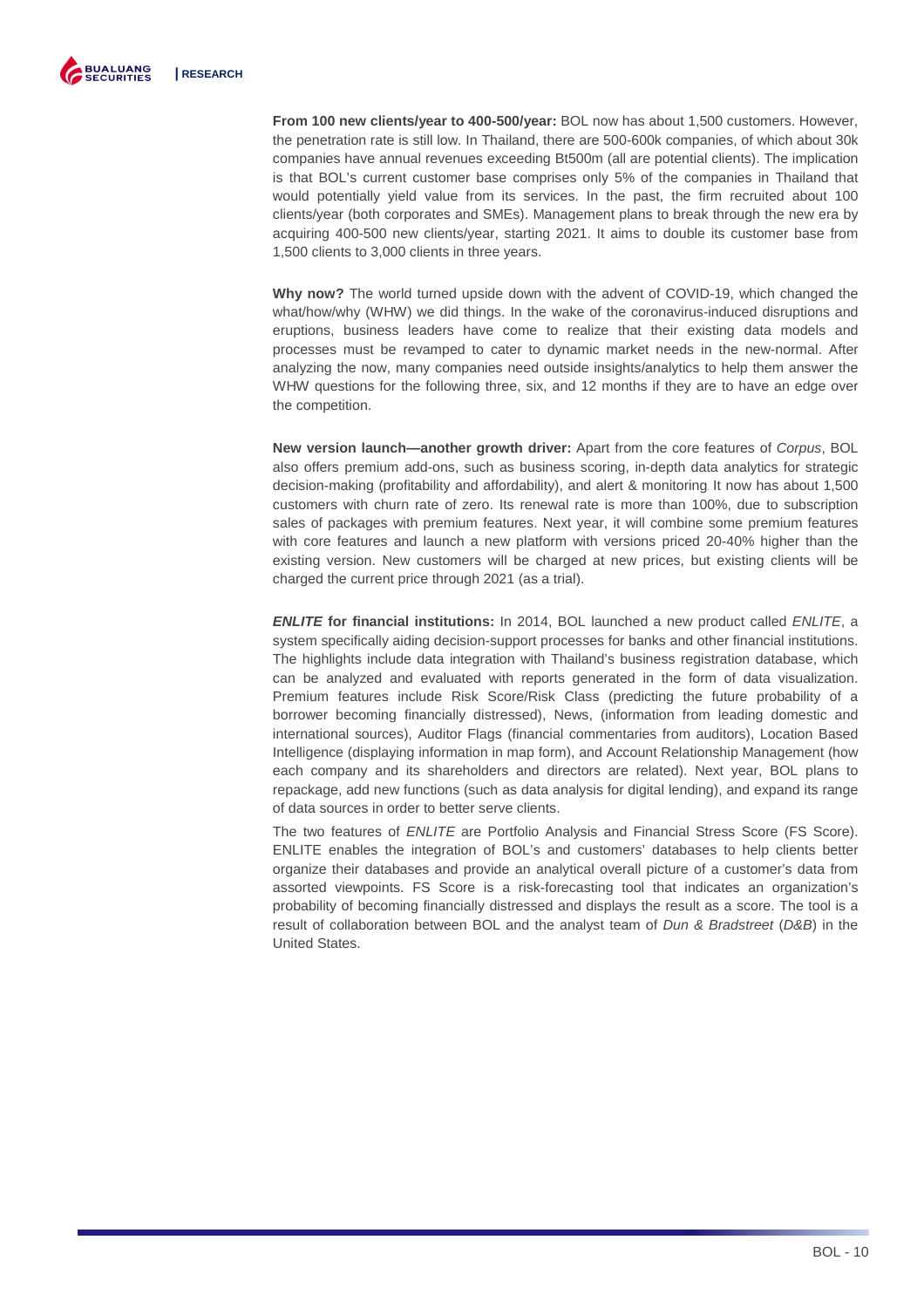

#### **Figure 10 : ENLITE services**



Source: Company data

**MatchLink—creating a new ecosystem:** MatchLink is an electronic business-matching platform that facilitates contact between buyers, suppliers, and sources of funding. The data from MatchLink can be used to support decision-making, reduce operational processes, and expand opportunities. In addition, the firm invested in Peer Power, a fintech startup that serves as an intermediary for online personal loans connecting borrowers with lenders.

**Disruption today could yield great things in the future:** MatchLink is a freemium model that offers free services (chiefly free data) in order to build its user base. Its current visitor tally ranges 400-500k visitors/month and it has 100k registered members. MatchLink is a disruptor of BOL's own subscription-platformed business. Why would the firm offer it? We believe that it aims to create a new ecosystem with integrated solutions for B2B business. For example, if you are a SME and you want to buy raw materials, you can find potential suppliers on MacthLink with in-depth details (just fill in the name of the product that you want on the platform). Moreover, MatchLink expedites your business loan application processes—your business loan request can be sent to multiple financial institutions (you don't need to make individual applications at multiple banks). The platform offers many services aimed at enhancing the convenience of your deal, such as e-tax and a digital name card. MatchLink collects data on every transaction, so the platform and its data trove will expand, ultimately unlocking new opportunities.



**Figure 11 : MatchLink's services** 

Source: Company data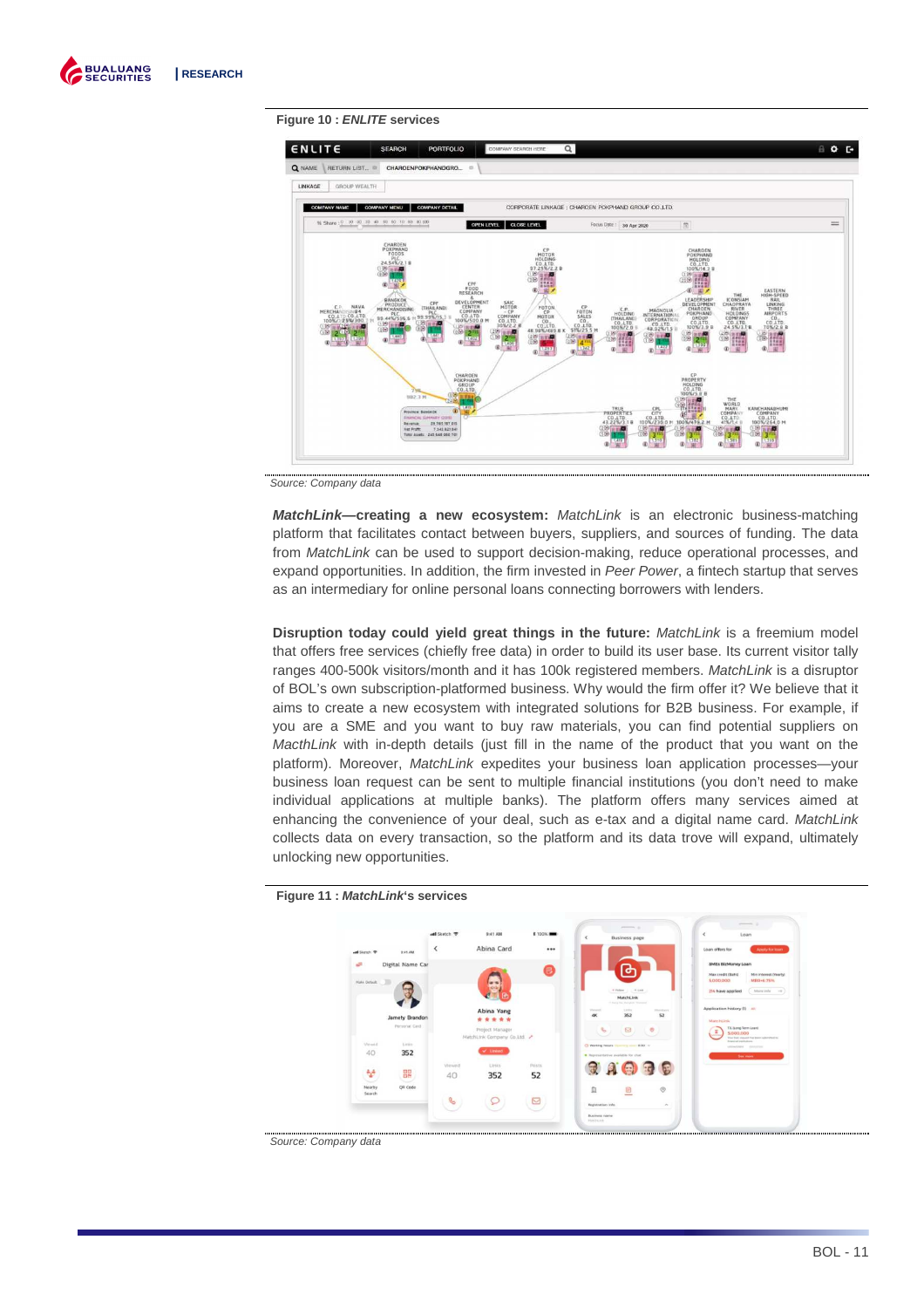

**Other services supporting growth:** Apart from information services, BOL offers risk management consulting, special projects, and DebtLine services. Under special projects, the company uses its expertise in data management and IT infrastructure development to cater to specific customer requirements. Under its DebtLine services, the company provides debt tracking & collection services (particularly to SMEs), helping its clients minimize bad debts while maintaining good relationships with trading partners. In 2020, BOL started an operation in Vietnam.

**Subdued competitive environment:** We don't see any substantial potential local competitors—certainly no apple-to-apple comparison. The Department of Business Development (the BOL's major source of data) offers information services (for free), but only standard information. Based on information received from the organization, BOL develops, analyses, and adds value so as to provide relevant information services to customers. We, thus, don't see the DBD as a real competitor, but we do see it as a barrier to entry for aspiring competitors. Furthermore, BOL has jointly developed a system with the DBD and other partners that electronically receives financial statements under the name "DBD e-Filing" with the aim of supporting the DBD in efforts to improve its service while also opening a new channel for receiving financial statements from registered companies.

**Global competitor became partner:** One of the biggest global players in this field is Dun & Bradstreet International (D&B). But in Thailand, D&B is BOL's business partner. The company's cooperation with D&B has expanded its capacity to offer data management and analysis. Working together, the two companies both offer BOL's service to international markets through D&B's network and information on overseas companies for Thai customers.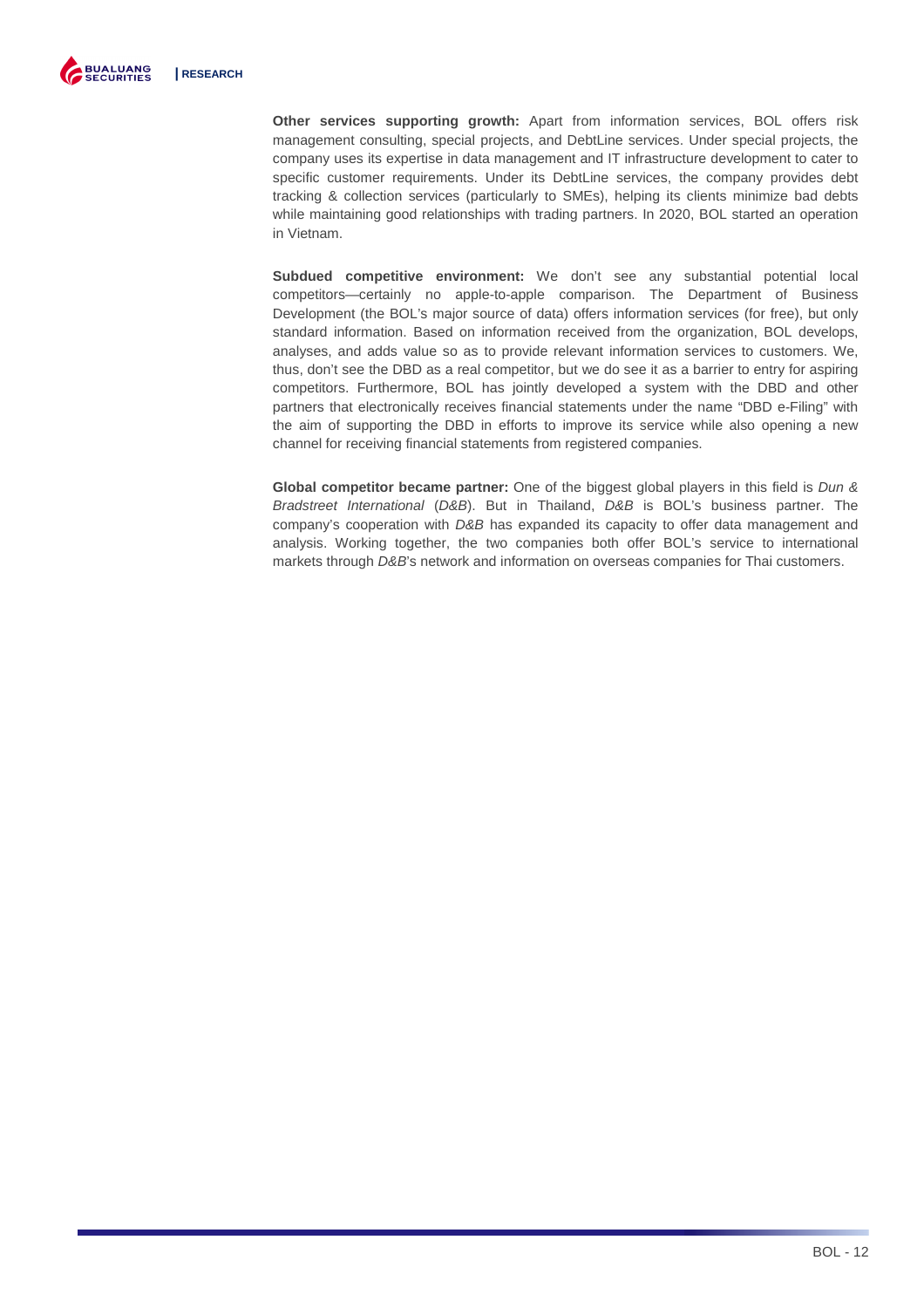

### Recommendation

**We have initiated coverage on BOL—the best big data play in Thailand—with a BUY call and a YE21 target price of Bt7.70, pegged to a 2021 PER of 29x.** We looked at the 2021 PERs of nine global big data companies, but found that their PERs didn't offer a coherent benchmark for comparison (four of the firms generate losses, not profits; others had crazy-high PERs). Only the PERs of Dun & Bradstreet and Cloudera looked reasonable at 29x. Data analytics is diving deeper into every aspect of commerce. We forecast BOL's 2020 net profit at Bt172m, up 19% YoY. For 2021, we expect net earnings of Bt217m, up 26% YoY. The drivers are revenue expansion and a fatter margin. There would be scope for upside to our earnings forecast from faster client expansion than modeled and from establishing new businesses (such as the Vietnam operation, where the potential for expansion is huge).

The current share price implies a 2021 PER of 22x, a 24% discount to the global big data company mean of 29x. While BOL's metrics have risen somewhat, its durable top-line growth trend and expanding margins should keep those metrics from increasing further. The 1H20 performance was strong (despite COVID-19) and we believe that neither that strength nor the durability of the earnings growth inherent in the recurring income-from-software business model has been fully valued in by the market.

**Recurring income is the driver:** More than 75% of BOL's revenue is recurring. This recurring income secures the business, which is essentially free from the cost of carrying inventory. Next year, management plans to aggressively recruit new clients. Moreover, it will launch a new platform with packages priced 20-40% higher than its existing versions. Therefore, recurring revenue should increase further in 2021-22. We expect its client base to increase from 1,500 at YE20 to 1,800 at YE21 and 2,000 at YE22.

**Net margin expansion will support earnings growth:** NM is conservatively projected to fatten from 28% in 2019 to 29% in 2020, and to 30.7% in 2021 on operating leverage (cost growth will lag revenue expansion). BOL's staff head count declined by 10 during 2018-19 (from 138 to 128 persons at YE19), while its revenue rose from Bt459m in 2018 to Bt508m in 2019. The extension and expansion of current systems will limit additional costs. The rising proportion of services revenue (recurring) will support GM (services GM of more than 80%, against project-based GM of 25-30%). Another GM driver is a changed cost structure. In the past, BOL's contract with the DBD was a revenue-sharing model with a minimum guarantee. But starting 2021, its cost structure will change to a fixed payout. Taken together, durable growth with latent leverage in the model will make these assets even more attractive than investors currently appreciate.

**What to do with all that cash?** For 2020, we anticipate a DPS of Bt0.18. Our payout rate assumption is 86%, based on the dividend payout ratio for 2019. However, BOL has no other substantial CAPEX plans. Its balance sheet is very strong with a substantial net-cash position. Excess cash suggests scope for upside to the payout.



### **Figure 12 : Top-line Figure 13 : Revenue breakdown, recurring and non-recurring**

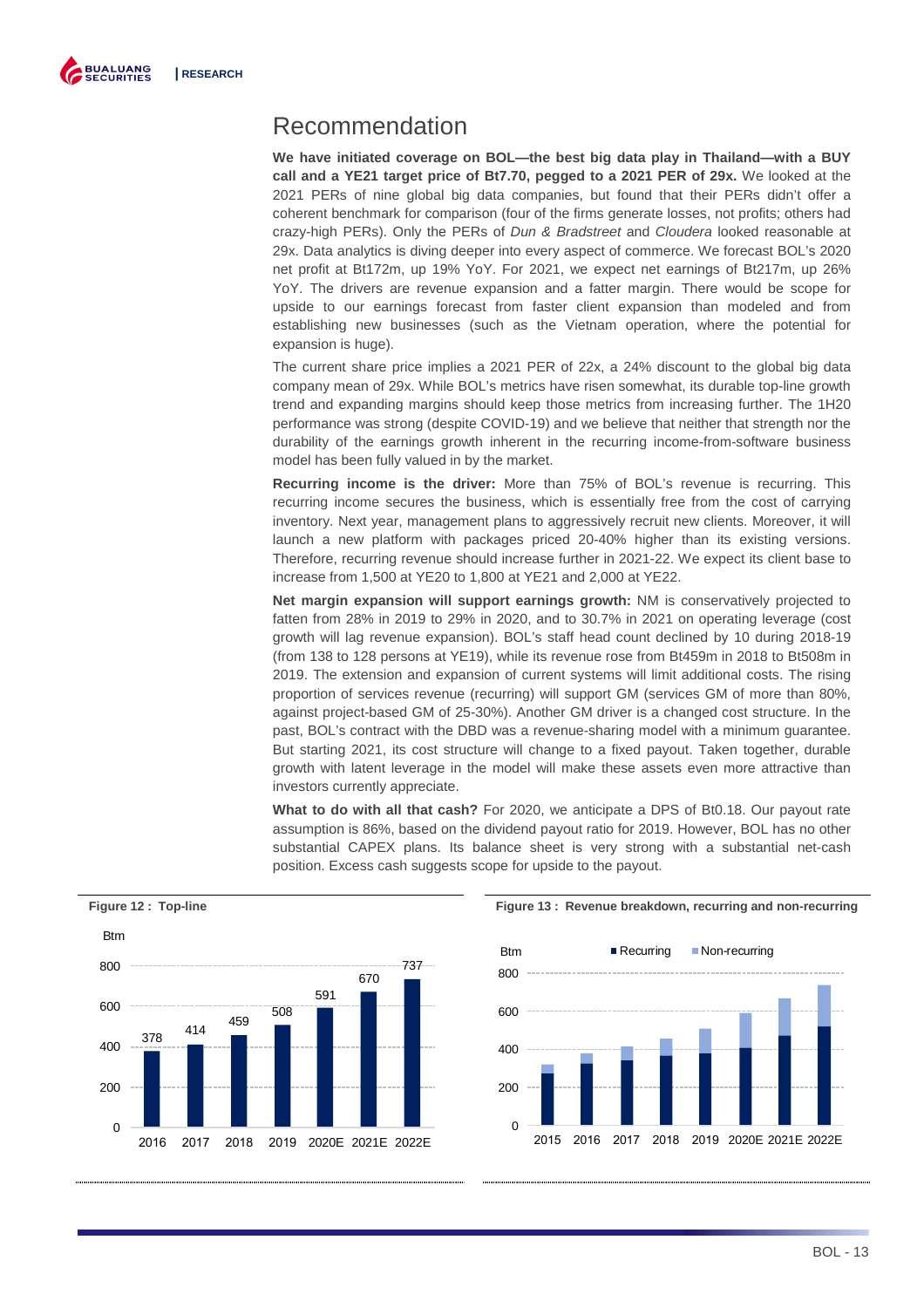#### **BUALUANG**<br>SECURITIES **| RESEARCH**  G





Source: Company data

**Figure 16 : Valuation metric comparisons with selected global enterprise software firms** 

| <b>Global software</b> | <b>PER</b>   |       | Thai software           | <b>PER</b> |      |
|------------------------|--------------|-------|-------------------------|------------|------|
|                        | 2021<br>2020 |       |                         | 2020       | 2021 |
| <b>SPLK US Equity</b>  | nm           | nm    | <b>NETBAY TB Equity</b> | 31.8       | 28.0 |
| <b>MDB US Equity</b>   | nm           | nm    | <b>IIG TB Equity</b>    | 34.1       | 26.5 |
| <b>ESTC US Equity</b>  | nm           | nm    | <b>HUMAN TB Equity</b>  | 32.6       | 28.2 |
| <b>WK US Equity</b>    | nm           | nm    | Average                 | 32.8       | 27.6 |
| <b>DNB US Equity</b>   | 29.7         | 28.6  |                         |            |      |
| <b>CLDR US Equity</b>  | 24.8         | 28.7  |                         |            |      |
| AYX US Equity          | 205.1        | 257.9 |                         |            |      |
| <b>TLND US Equity</b>  | nm           | nm    |                         |            |      |
| <b>DDOG US Equity</b>  | 1118.1       | 774.8 |                         |            |      |
| Average                | 344.4        | 272.5 |                         |            |      |

Source: Bloomberg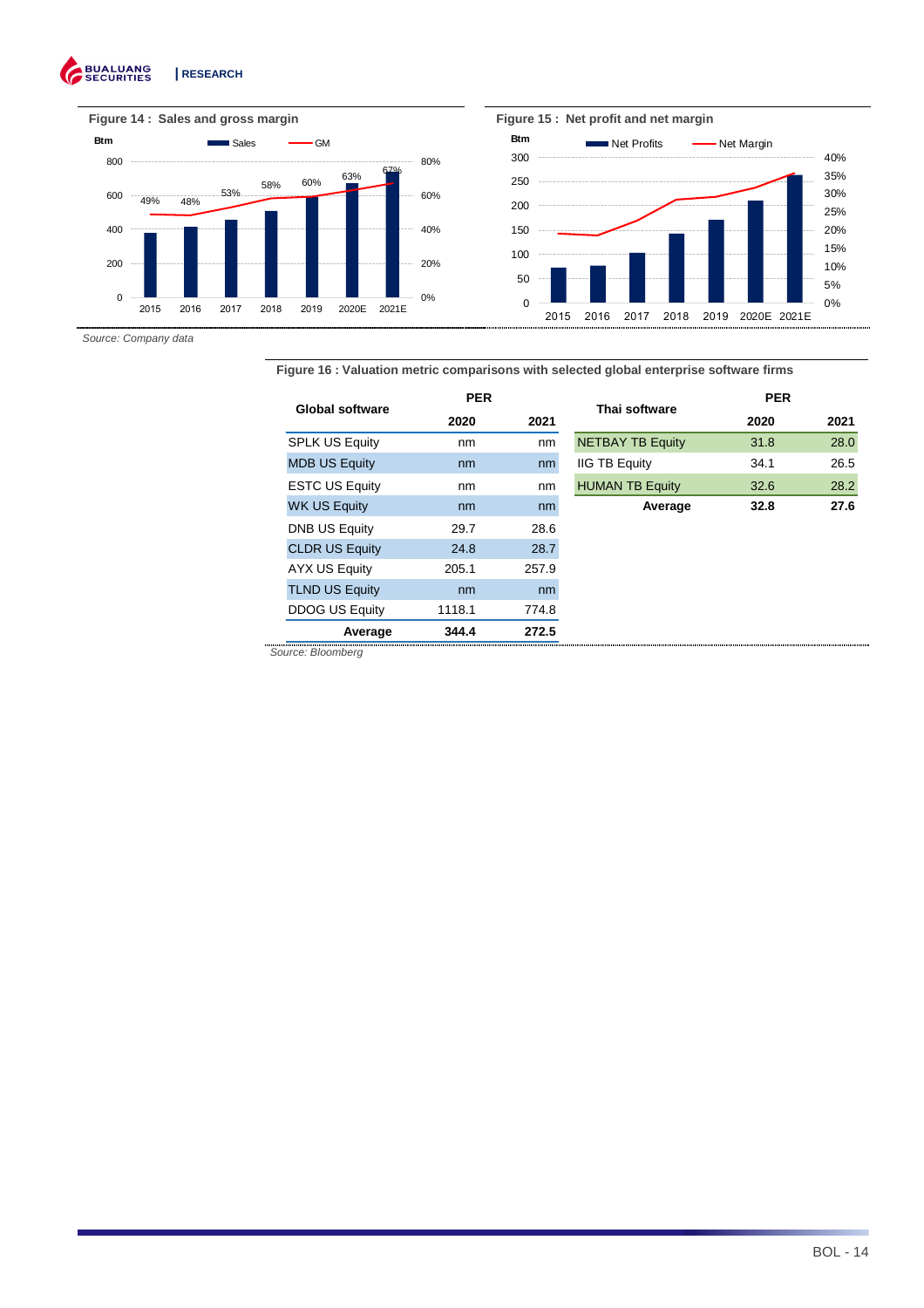

### Risks

**The security of BOL's database:** Because the company is in the business of providing information, databases are its most crucial assets. Any loss of information or illegal break-in (hacking) to steal or destroy the database, or any network problem, would have an impact on the company's operations and services.

**Information sources:** The major source of data for the company's services is the Department of Business Development, Ministry of Commerce. Based on information received from the organization, BOL develops, analyses, and adds value so as to provide relevant information services to customers. However, there are some risks associated to these information sources, such as quality of information and the continuity of the support from the DBD.

**Competition:** There is always the possibility of new entrants entering the market. BOL continuously researches and develops its database. Moreover, it has alliances with global leaders in the business information industry in order to improve its business in the future.

**Dependency on long-serving management and senior employees:** Most of the management and senior employees have been with the company for a long time. Their skills and experience are specialized and critical to the company's success. If BOL were unable to retain them and had no proper succession plan, its business and financial performance could be impacted. But the company has a low staff churn rate. Furthermore, BOL consistently trains its employees to assure that they can effectively develop products and execute sales. An ESOP program for senior employees encourages them to work with the company for the long-term and binds their interests to its performance.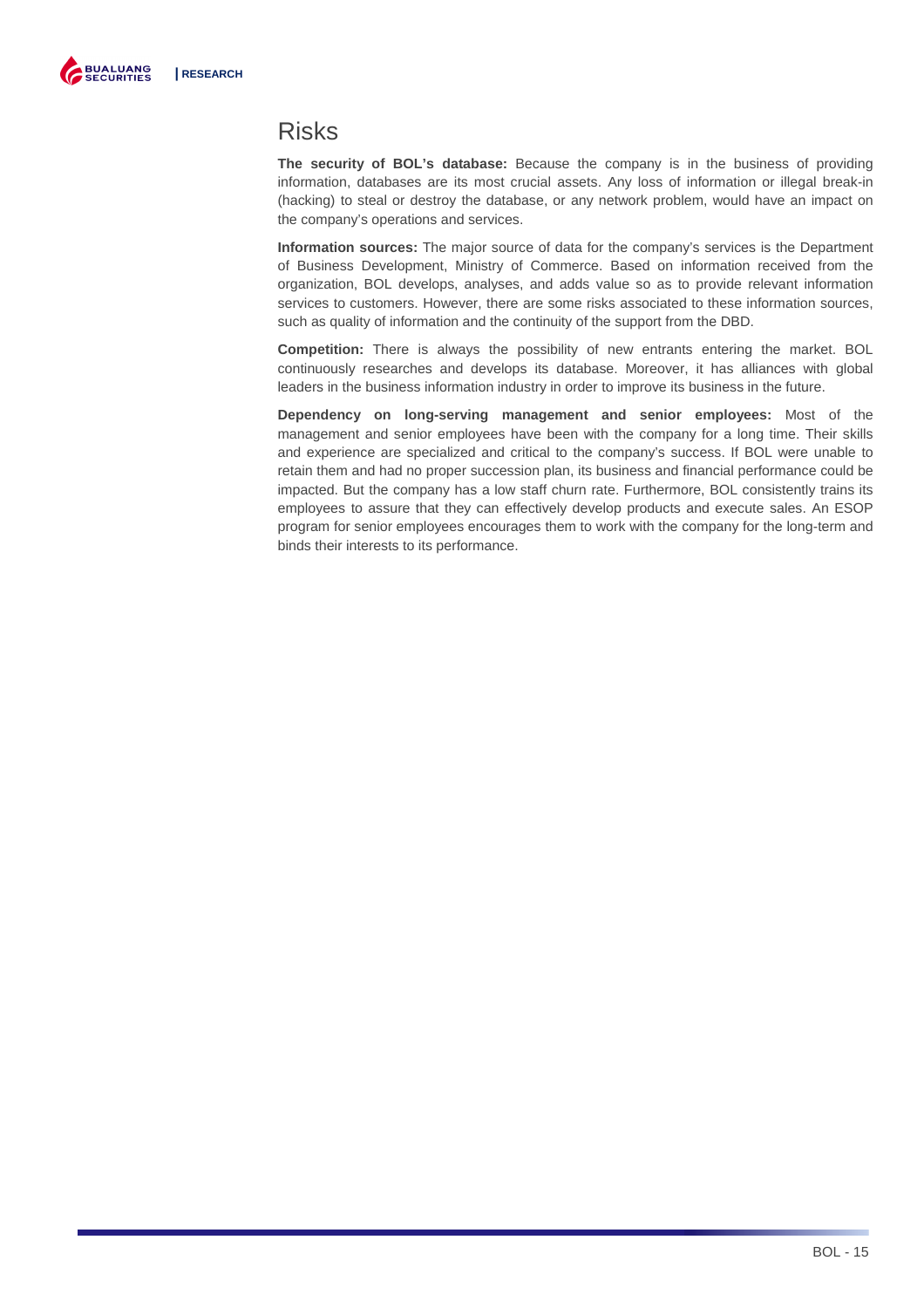

### Regional Comparisons

| <b>Thai Software/Innovation</b> | Bloombera        | Price         | <b>Market Cap</b> | PER(x) |       | EPS Growth (%) |         | PBV(x) |       | <b>ROE</b> (%) |       | Div Yield (%) |       |
|---------------------------------|------------------|---------------|-------------------|--------|-------|----------------|---------|--------|-------|----------------|-------|---------------|-------|
|                                 |                  |               | (US\$             |        |       |                |         |        |       |                |       |               |       |
|                                 | Code             | (local curr.) | equivalent)       | 2020E  | 2021E | 2020E          | 2021E   | 2020E  | 2021E | 2020E          | 2021E | 2020E         | 2021E |
| <b>Business Online</b>          | <b>BOL TB</b>    | THB5.95       | 158               | 28.5   | 22.5  | 38.2           | 19.2    | 9.3    | 8.8   | 33.4           | 40.0  | 3.0           | 3.8   |
| Humanica                        | <b>NETBAY TB</b> | THB25.50      | 165               | 29.1   | 25.1  | 20.4           | $-2.3$  | 10.1   | 10.1  | 34.9           | 40.4  | 3.4           | 4.0   |
| 1&I Group                       | <b>IIG TB</b>    | THB21.20      | 68                | 33.4   | 26.0  | 161.6          | $-0.3$  | 4.2    | 3.8   | 15.8           | 15.5  | 1.2           | 1.5   |
| Netbay                          | <b>HUMAN TB</b>  | THB8.35       | 183               | 30.3   | 24.4  | 20.6           | 27.6    | 4.4    | 4.1   | 15.2           | 17.5  | 1.4           | 1.7   |
| Yggdrazil Group                 | YGG TB           | THB12.50      | 73                | 46.7   | 27.6  | 127.6          | $-24.5$ | 4.1    | 3.8   | 10.6           | 14.2  | 1.1           | 1.4   |
| Simple average                  |                  |               |                   | 33.6   | 25.1  | 73.7           | 3.9     | 6.4    | 6.1   | 22.0           | 25.5  | 2.0           | 2.5   |









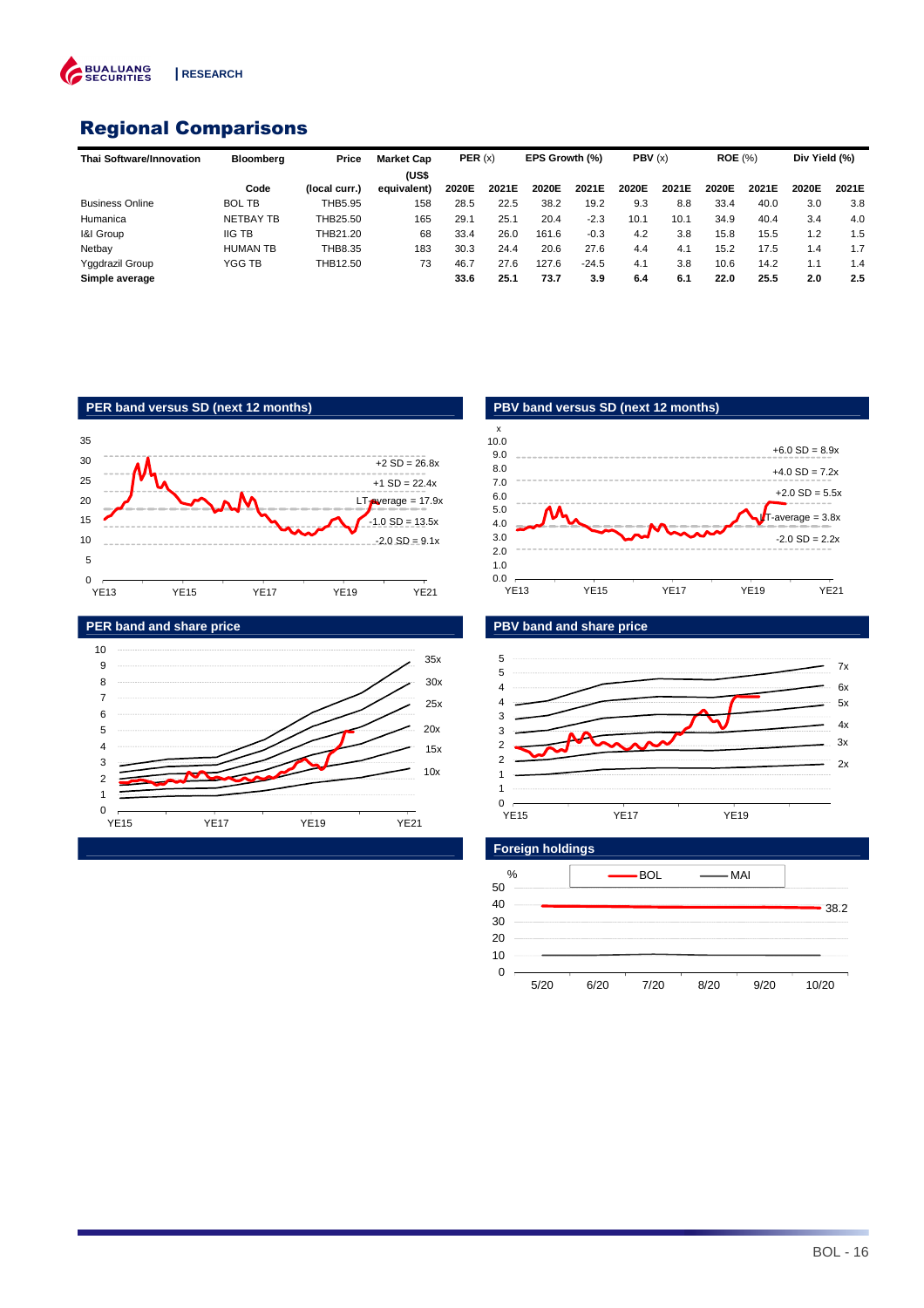

### Bualuang Securities Public Company Limited

## **DISCLAIMER**

BUALUANG SECURITIES PUBLIC COMPANY LIMITED (BLS) is a subsidiary of BANGKOK BANK PUBLIC COMPANY LIMITED (BBL). This document is produced based upon sources believed to be reliable but their accuracy, completeness or correctness is not guaranteed. The statements or expressions of opinion herein were arrived at after due and careful consideration to use as information for investment. Expressions of opinion contained herein are subject to change without notice. This document is not, and should not be construed as, an offer or the solicitation of an offer to buy or sell any securities. The use of any information shall be at the sole discretion and risk of the user.

BUALUANG SECURITIES PUBLIC COMPANY LIMITED MAY BE IN RELATIONSHIP WITH THE SECURITIES IN THIS REPORT. "Opinions, projections and other information contained in this report are based upon sources believed to be accurate including the draft prospectus, but no responsibility is accepted for any loss occasioned by reliance placed upon the contents hereof. Bualuang Securities Public Company Limited may from time to time perform investment, advisory or other services for companies mentioned in this report, as well as dealing (as principal or otherwise) in, or otherwise being interested in, any securities mentioned herein, This report does not constitute a solicitation to buy or sell any securities". Investors should carefully read details in the prospectus before making investment decision.

BUALUANG SECURITIES PUBLIC COMPANY LIMITED MAY ACT AS MARKET MAKER AND ISSUER OF DWs, AND ISSUER OF STRUCTURED NOTES ON THESE SECURITIES. The company may prepare the research reports on those underlying securities. Investors should carefully read the details of the derivative warrants and structured notes in the prospectus before making investment decisions.

| <b>ADVANC</b> | <b>AEONTS</b> | AMATA        | <b>AOT</b>   | <b>BDMS</b> | BH         | <b>BJC</b>  | CBG          | <b>CENTEL</b> | CPALL       | <b>DTAC</b>  | <b>EGCO</b>   | <b>ilobal</b> | <b>GPSC</b>   | <b>IRPC</b> |
|---------------|---------------|--------------|--------------|-------------|------------|-------------|--------------|---------------|-------------|--------------|---------------|---------------|---------------|-------------|
| <b>KBANK</b>  | <b>KCE</b>    | KTC          | <b>MINT</b>  | PTG         | ᇚ          | PTTEP       | PTTGC        | SCE           | <b>SPRC</b> | TASCC        | <b>TKN</b>    | <b>TOP</b>    | <b>WHA</b>    | <b>ESSC</b> |
| <b>CKP</b>    | <b>STA</b>    | <b>BGRIM</b> | GUL          | МTC         | AWC        | <b>TCAP</b> | CRC          | AP            | CPF         | CPN          | <b>GUNKUL</b> | <b>HANA</b>   | <b>HMPRO</b>  | <b>NL</b>   |
| OSP           | SAWAD         | <b>THANI</b> | <b>BANPL</b> | <b>BCH</b>  | <b>BEM</b> | <b>BTS</b>  | $\sim$<br>UN | SCC           | <b>STEC</b> | <b>TISCO</b> | <b>TRUE</b>   | π             | <b>INTUCH</b> | LH          |
| <b>RATCH</b>  | VGI           |              |              |             |            |             |              |               |             |              |               |               |               |             |

BUALUANG SECURITIES PUBLIC COMPANY LIMITED IS OR MAY BE AN UNDERWRITER/CO-UNDERWRITER/JOINT LEAD IN RESPECT OF THE INITIAL PUBLIC OFFERING (IPO) OF SECURITIES.

| <b>Financial Advisor</b> | Lead underwriter/<br>Underwriter/<br><b>Co-underwriter</b> |
|--------------------------|------------------------------------------------------------|
|                          | <b>SCGP</b>                                                |

#### **CG Rating**

| <b>Score Range</b> | <b>Score Range</b>     | <b>Description</b> |
|--------------------|------------------------|--------------------|
| $90 - 100$         | <b>AAAA</b>            | Excellent          |
| $80 - 89$          |                        | Very Good          |
| $70 - 79$          |                        | Good               |
| $60 - 69$          | ustatuvatas ustatuvata | Satisfactory       |
| $50 - 00359$       | <b>STANDARD</b>        | Pass               |
| Below 50           | No logo given          | N/A                |

**Thailand's Private Sector Collective Action Coalition Against Corruption programme (Thai CAC) under Thai Institute of Directors** 

- companies that have **declared** their intention to join CAC, and
- companies **certified** by CAC.